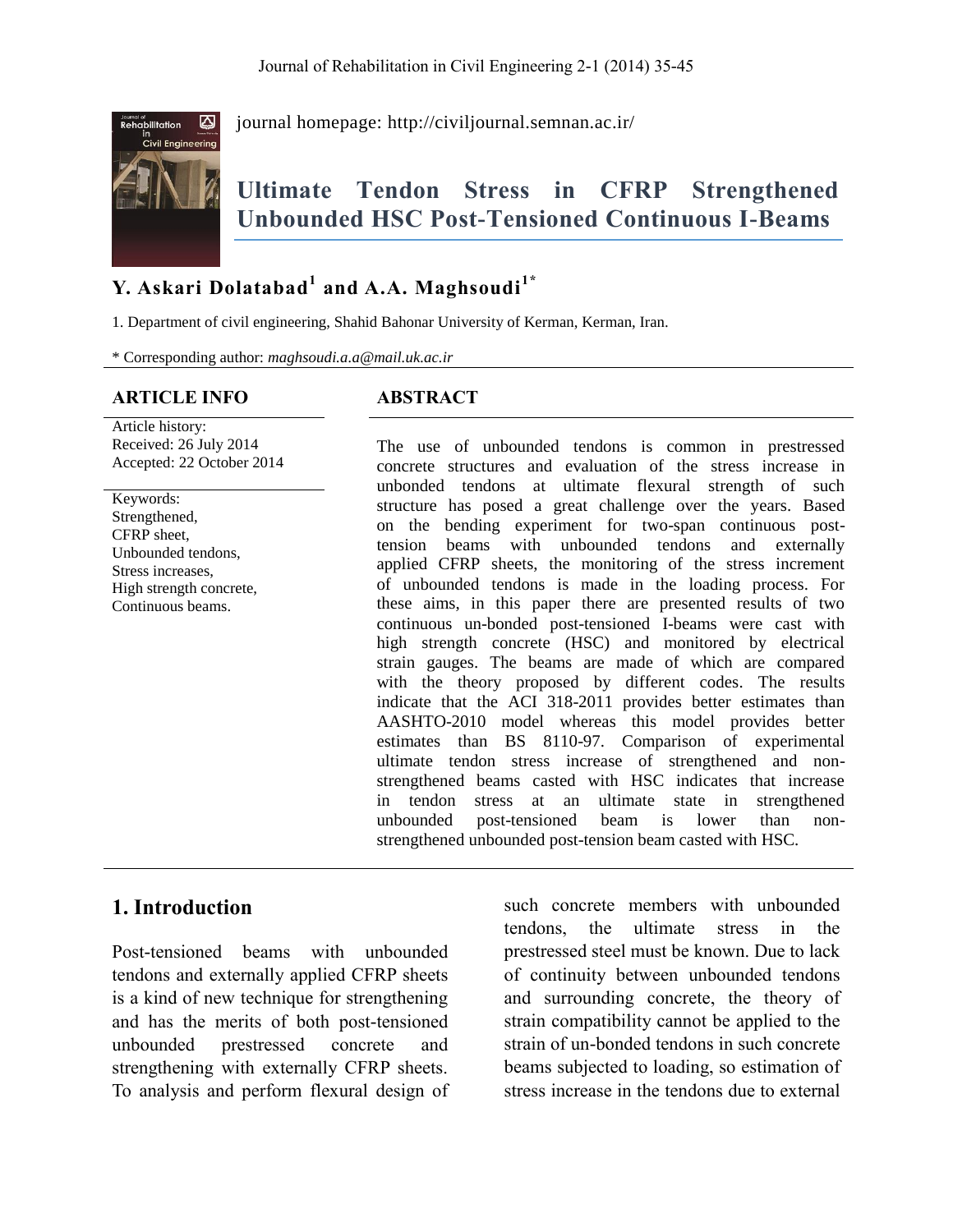loading is difficult. In the case of posttensioned members hundreds of elements, both slabs and beams cast with normal strength concrete were tested by Warwaruk et al. [1]; Cooke et al [2]; Elzatany and Nilson [3]; Du and Tao [4]; Chouinard [5]; Harajli and Kanj [6]; Ozkul et al. [7]. Through these investigations, there were separated parameters, which have influence on the stress increment in unbounded tendons. These are; span-to-depth ratio, concrete compressive strength (normal strength and high strength concrete), yield strength, tendon profile, tensile strength and amount of non-prestressed and prestressed reinforcement, type of loading (single point load, third-point loading and uniformly distributed load), loading pattern in continuous members (uniform loading, alternate spans, adjacent spans, external span or internal span) and stress in the tendon after time dependent losses. These parameters have caused formulating of tendon stress was more complicated. Since the early 1950s, researchers have suggested many experimental and analytical equations for prediction of stress in tendon at an ultimate state, which have been evaluated and reviewed by Harajli and Kanj; Naaman and Alkhairi [8]; Ament et al. [9]; Harajli [10]; Manisekar and Senthil [11]; Dall'Asta et al. [12]; He and Liu [13], that these equations don't account all of important parameters and worked with nearly low strength concrete.

With recent advancements in concrete technology, and the availability of various types of mineral and chemical admixtures and very powerful superplasticizers, concrete with a compressive strength of up to 100 MPa can now be produced commercially with an acceptable level of variability using ordinary aggregates. Since

HSC is well accepted for prestressed concrete construction, it is necessary that more data and information on ultimate stress increase in unbounded tendons of HSC posttensioned members be available.

Externally bonding fiber reinforced polymer (FRP) sheets with an epoxy resin is an effective technique for strengthening and repairing the reinforced concrete (RC) beams under flexural loads but the effect of externally bonding FRP on the ultimate tendon stress have been not considered. The purpose of this research is to deliver information about behavior of members cast with HSC, prestressed with unbounded tendons and strengthened by externally bonding CFRP sheets. The conclusion of this paper can provide the reference date for the design of such prestressed concrete continuous members.

## **2. Experimental program**

Two continues unbounded post-tensioned high strength concrete I-beam tests were conducted; one strengthened with CFRP sheets named SUPN1-12 and one nonstrengthened named UPN1-12. The posttensioned beams were designed according to ACI 318-11 [14].

## 2.1. Concrete Mix Design

In this study, the mix design with a target compressive strengths of 95 MPa have been designed by the second author. Table 1 shows the mix proportions of the high strength concrete (HSC) with an average slump test value of 6.5cm. The chemical analysis of cement and micro silica are given in Table 2. The specific surface (Blaine) of Portland cement was 3100 cm2/gr.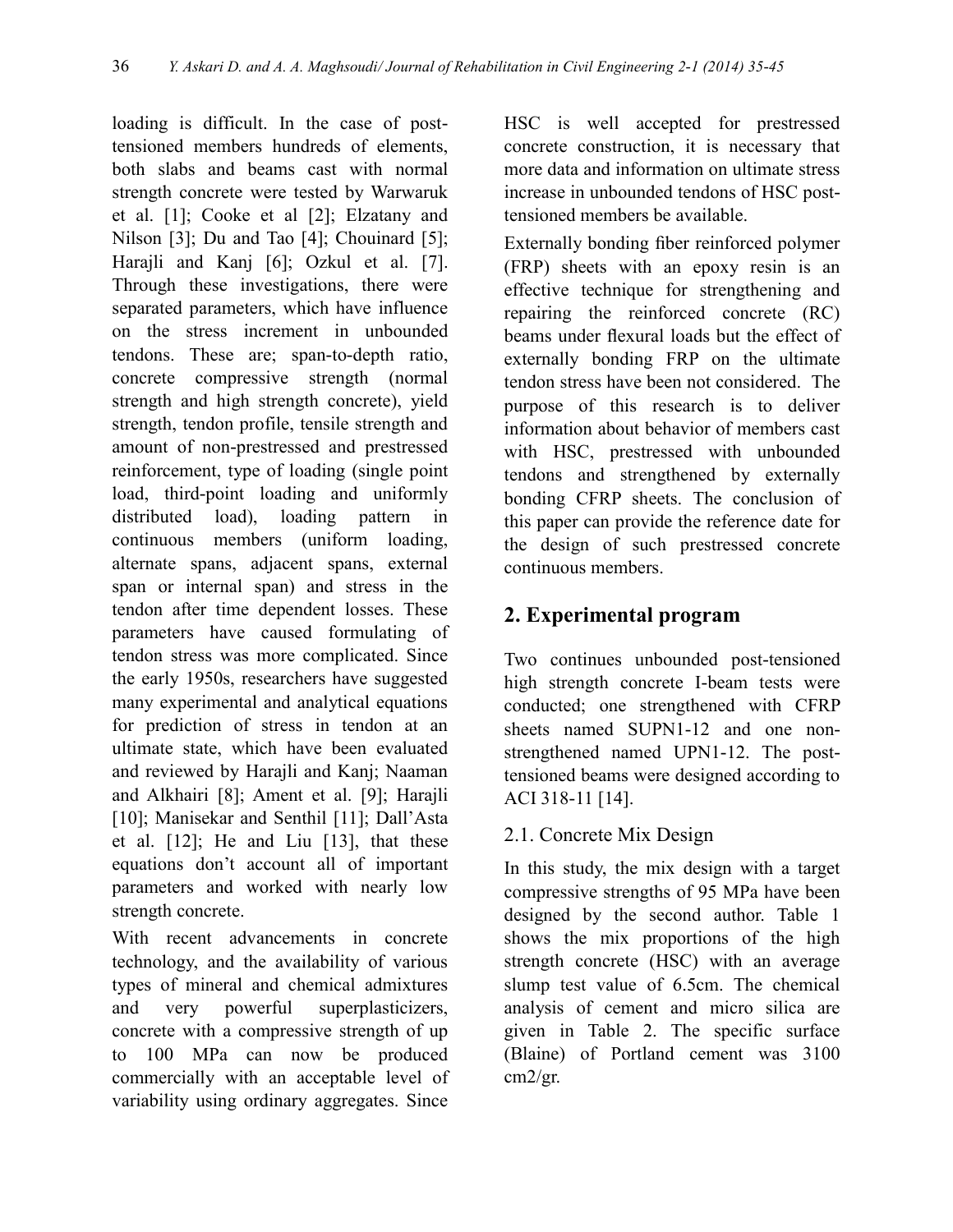| Concrete Type | Water $(L)$ | Cement $(Kg)$                                         | Gravel $(Kg)$ | Sand $(Kg)$ | Micro silica $(Kg)$ | Filler $(Kg)$ | S.P(L) |
|---------------|-------------|-------------------------------------------------------|---------------|-------------|---------------------|---------------|--------|
| <b>HSC</b>    | 170         | 575                                                   | 850           | 800         | 70                  | 9.75          | 6      |
|               |             |                                                       |               |             |                     |               |        |
|               |             | Table 2. Chemical analysis of cement and micro silica |               |             |                     |               |        |
|               |             | Constituent                                           |               | Cement      | Micro silica        |               |        |
|               |             | SiO <sub>2</sub>                                      |               | 21.74       | 93.86               |               |        |
|               |             | $Al_2O_3$                                             |               | 5.02        | 1.32                |               |        |
|               |             | Fe <sub>2</sub> O <sub>3</sub>                        |               | 4.05        | 0.87                |               |        |
|               |             | CaO                                                   |               | 61.72       | 0.49                |               |        |
|               |             | MgO                                                   |               | 1.23        | 0.97                |               |        |
|               |             | SO <sub>3</sub>                                       |               | 2.88        | 0.10                |               |        |
|               |             | C <sub>1</sub>                                        |               | 0.035       | 0.04                |               |        |
|               |             | $Na2O+0.658K2O$                                       |               | 0.6         | 0.974               |               |        |
|               |             | $C_3S$                                                |               | 48.53       | --                  |               |        |
|               |             | $C_2S$                                                |               | 25.12       | --                  |               |        |
|               |             | $C_3A$                                                |               | 5.52        | --                  |               |        |
|               |             | $C_4AF$                                               |               | 12.23       |                     |               |        |
|               |             | Ignition loss                                         |               | 1.80        | --                  |               |        |

**Table 1.** The normal concrete mix proportions  $(1m^3)$ 

Tests were carried out at two ages (i.e., transfer of prestressed force as well as 28 days) and an average value of three specimens was considered as 95 MPa (see later in Table 3).

2.2. Unbounded post-tensioned beams fabrication

variables is provided in Table 3. The typical dimensions and relevant reinforcement details of beams are shown in Fig. 1. The areas of the ordinary bonded reinforcement and the prestressing steel were selected to produce reinforcing indexes within the practical range of design.

#### 2.2.1. Beam specimens

A summary of the test beams and design

| Table 3. Summary of test parameters |                                 |                 |                                                            |                                                              |                          |                      |                                      |
|-------------------------------------|---------------------------------|-----------------|------------------------------------------------------------|--------------------------------------------------------------|--------------------------|----------------------|--------------------------------------|
|                                     |                                 | $f_{c,28}(MPa)$ |                                                            | Steel bars                                                   | Prestressing steel       |                      |                                      |
| <b>Beams</b>                        | $f_{c,i}$ (MPa)<br>transfer age |                 | $A_{s}$<br>Midspan and<br>internal support<br>$\rm (mm^2)$ | А<br>S<br>Midspan and<br>internal support<br>$\text{(mm}^2)$ | $A_p$ (mm <sup>2</sup> ) | a<br>Midspan<br>(mm) | $a_p$<br>Internal<br>support<br>(mm) |
| <b>UPN1-12</b>                      | 80                              | 95              | $2\Phi$ 12 (226)                                           | $2\Phi12(226)$                                               | $1(0.6 \text{ in}) 140$  | 370                  | 370                                  |
| <b>SUPN1-12</b>                     | 77                              | 93              | $2\Phi$ 12 (226)                                           | $2\Phi12(226)$                                               | $1(0.6 \text{ in}) 140$  | 370                  | 370                                  |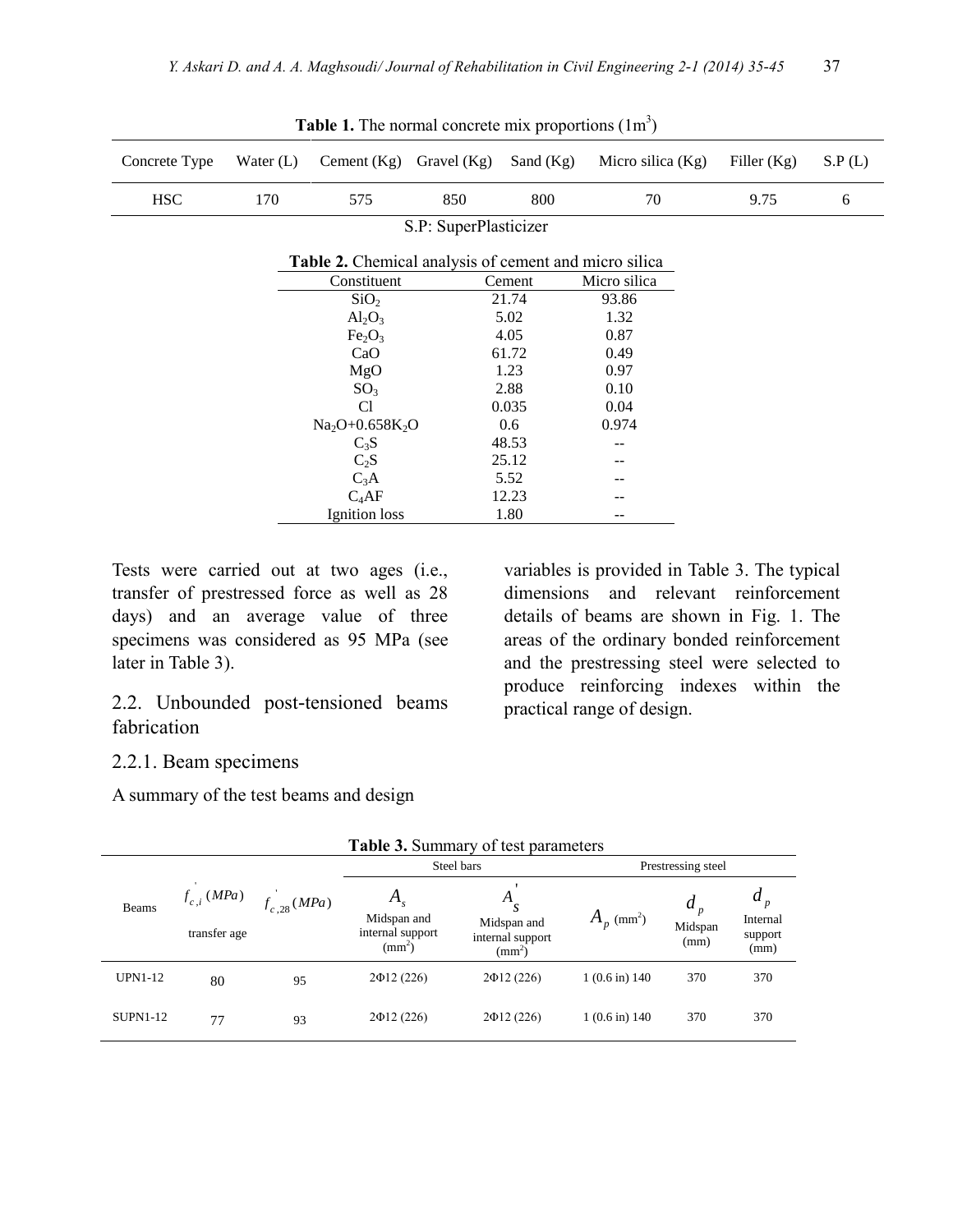#### 2.2.2. Preparation of tendons

The 13.9 mm diameter tendons (consisting of 7 wires) were cut to the required length of 10 meter. Three locations (designated as A, B, C) along the prestressing tendons were smoothed and cleaned and the electrical strain gauges were installed at this locations. Fig. 1 shows the electrical strain gauges mounted on tendons. One electrical strain gauge type FLK-2-11-5LT is attached on each location of A, B and C. The tendon profile (Fig. 1) (laying pattern) of the tendon consisting of variable tendon eccentricity of beams is presented by Eq. (1):

$$
e(x) = \begin{cases} -0.027x^3 + 0.0822x^2 + 0.0265x + 0.002 & 0 \le x \le 2.175 \\ 0.0661x^3 - 0.6468x^2 + 1.8759x - 1.53 & 2.175 \le x \le 4.35 \end{cases}
$$

(1)

## 2.3. Prestressing method, monitoring and measurements of prestressed beams

The prestressing method involved in the study was post-tensioning unbounded system. Post-tensioning was carried out 7 days after concrete casting. The terminals of the electrical strain gauges mounted on the tendons were connected to the data acquisition system. The data acquisition system monitored and recorded the tendon strains during jacking and loading operation

to the computer system for further analysis. The tendons in the beams were jacked up to required jacking force using a 22-ton capacity hydraulic jack. The prestressing operation is shown in Fig. 1.

## 2.4. CFRP properties and bonding procedure

The Young's modulus (Efu ) and ultimate tensile stress (ffu ) of the CFRP sheet and the properties of epoxies used for bonding the CFRP sheets were obtained from the producer and given in Tables 4 and 5. The process of applying CFRP sheet to concrete; involved surface preparation, priming, resin under coating, CFRP sheet application, and resin over coating. After the beams surface preparation, a two-part primer was applied to the prepared concrete surface. Next, a twopart epoxy resin was applied to the primed concrete surface, followed by application of the CFRP sheet. The CFRP sheet was installed over the concrete surface by starting at one end and moving along the length of the CFRP sheet until completed. Finally, a resin over coating was applied over the CFRP sheet. Concrete beams strengthened with CFRP sheets were cured for at least seven days at room temperature before testing. Details of CFRP strengthening of the test specimens are shown in Table 6.

| <b>Table 4.</b> Mechanical properties of the CFRP sheet |         |           |                          |                  |                    |  |  |
|---------------------------------------------------------|---------|-----------|--------------------------|------------------|--------------------|--|--|
| Material                                                | Densitv | Thickness | Ultimate tensile stress. | Young's modulus. | Ultimate strain.   |  |  |
|                                                         | (gr/cm' | (mm)      | $f_{\theta}$ (MPa)       | $E_f(MPa)$       | $e_{\rm f\nu}$ (%) |  |  |
| $\mathbb{C} \mathsf{FRP}$                               | 76      | 0.131     | 4300                     | 238000           |                    |  |  |

**Table 4.** Mechanical properties of the CFRP sheet

| <b>Table 5.</b> Mechanical properties of the bonding adhesive |                      |                               |                           |                          |                         |  |  |
|---------------------------------------------------------------|----------------------|-------------------------------|---------------------------|--------------------------|-------------------------|--|--|
| Material                                                      | Density<br>$gr/cm^3$ | Compression<br>strength (MPa) | Tensile strength<br>(MPa) | Young's<br>modulus (MPa) | Shear strength<br>(MPa) |  |  |
| Epoxy resin<br>adhesive                                       |                      | 97.4                          | 76.1                      | 3600                     | 54.8                    |  |  |
| Epoxy resin<br>primer                                         | 177                  | >90                           | >25                       | 12800                    | >15                     |  |  |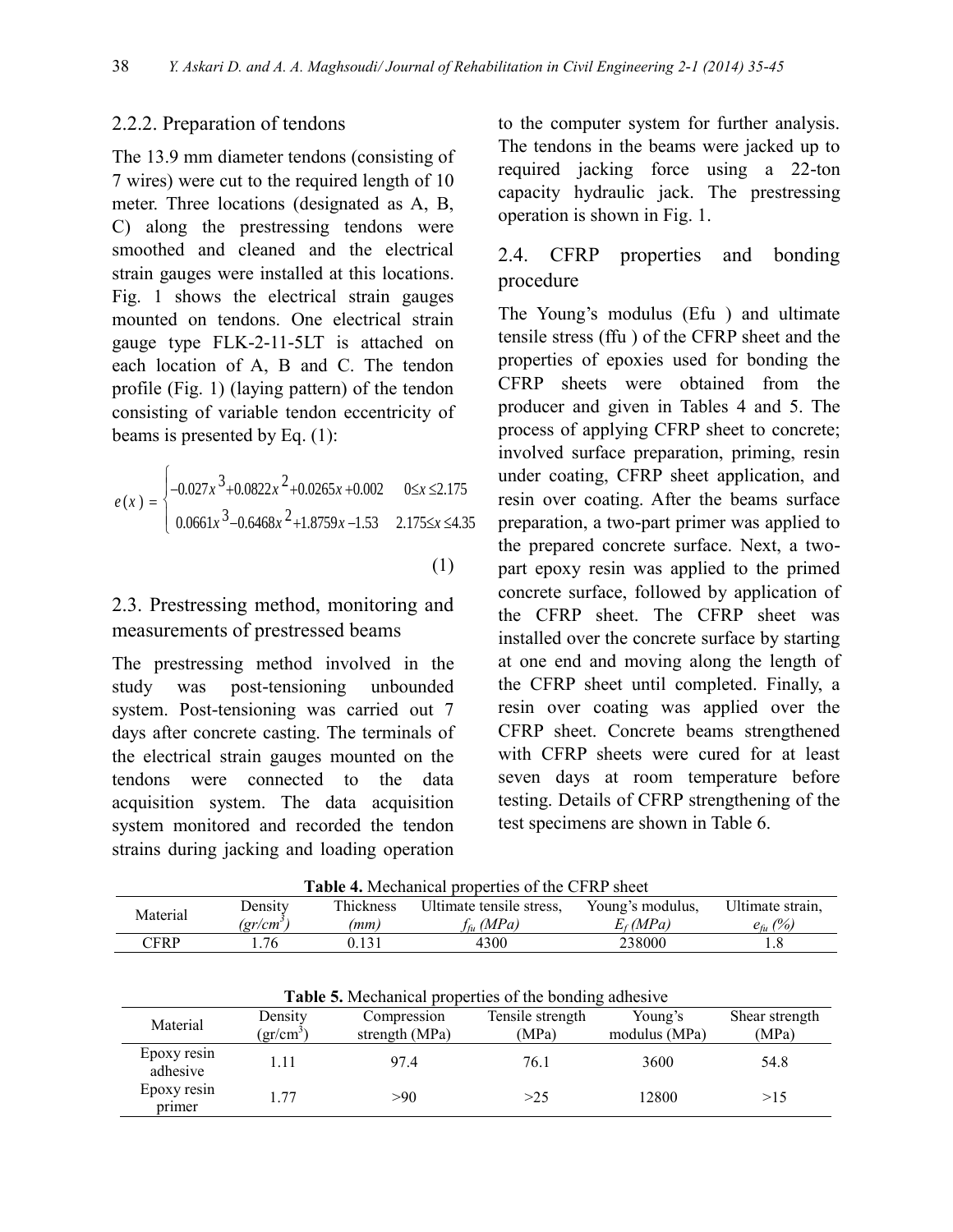| <b>rapic v.</b> Details of Crist strengthening of the test specificits |                    |                                  |                           |                  |                              |               |  |
|------------------------------------------------------------------------|--------------------|----------------------------------|---------------------------|------------------|------------------------------|---------------|--|
|                                                                        |                    | Positive moment<br>strengthening |                           | Negative moment  |                              |               |  |
| Beam no.                                                               | CFRP width<br>(mm) | No. of<br>layers                 | Strengthen<br>length (mm) | No. of<br>layers | Strengthen<br>length<br>(mm) | End anchorage |  |
| <b>UPN1-12</b>                                                         |                    | -                                |                           |                  |                              |               |  |
| $SUPN1-12$                                                             | 200                |                                  | 6528                      |                  | 2673                         | Yes           |  |

**Table 6.** Details of CFRP strengthening of the test specimens

The specimens were loaded with two concentrated point loads applied simultaneously at the middle of each two spans. The loading arrangements are shown in Fig. 1. The test measurements included deflections at the midpoints of the right and left spans with two displacement transducers LVDTs. Depending on the diameter of the steel bars three different types of electrical strain gauges were mounted on the main

ordinary reinforced bars, stirrups , CFRP sheets and prestressing tendon at specific locations to monitor the development of conventional and prestressing steel strains throughout the loading history. The strain on concrete surface at different locations were also monitored by electrical strain gauges and mechanical demec points (steel less steel discs) 200 mm apart (Fig. 1).



**Fig. 1.** Typical dimensions, reinforcement details and geometry of test beams

#### **3. General behavior of tested beams**

Two different failure modes were observed for tested beams (Fig. 2) and are described as follows. The control posttensioned beam casted with HSC, UPN112, failed in the flexural manner. The tensile steel yielded (Py= 172.6 kN)

prior to concrete crushing at both the central support ( $Pu = 347$  kN) and midspan section. The wide flexural cracks were occurred at mid-span (wcrmax=21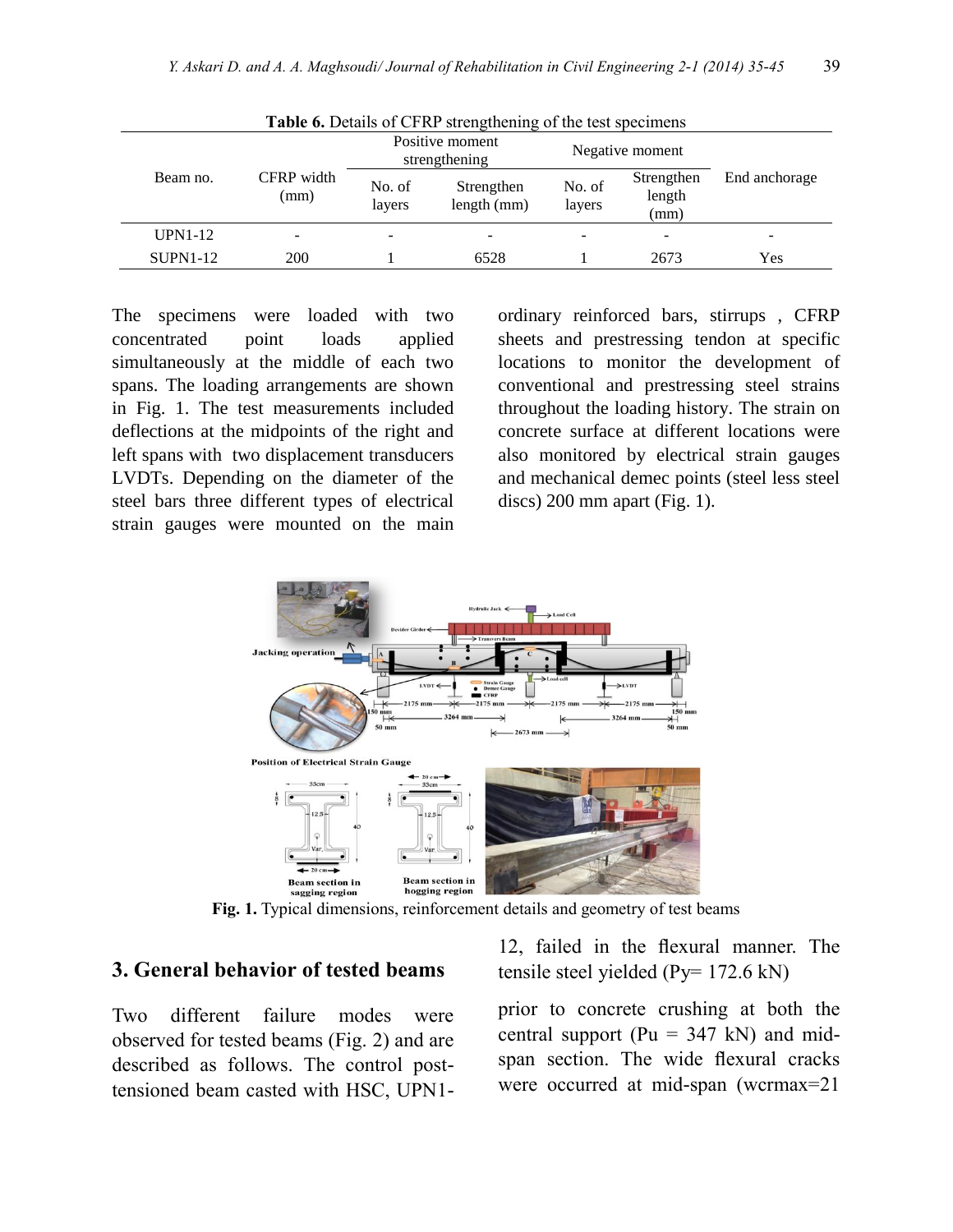mm) and central support (wcrmax= 21 mm). These cracks are well extended to the compressive regions. The rupture of tendon was sudden and accompanied by a loud noise and shove end anchorage indicating a rapid release of energy and a total loss of load capacity.

The tensile steel at central support of beam SUPN1-12 yielded at a load of 290 kN. The load was applied further and the

beam was failed at a load of 398 kN by intermediate crack (IC) debonding of CFRP sheet at hogging and sagging

region and rupture of end strap at hogging region. The wide flexural cracks were occurred at mid-span (wcrmax=8 mm) and central support (wcrmax= 7 mm). By strengthening the UPN1-12 beam using CFRP sheet, the bearing capacity at yielding load increased from 172.6 to 290 kN (an increase of 68%) and at ultimate state increased from 346 to 398 kN (an increase of 15%). Also more number of flexural cracks are occurred and developed towards the neutral axis before beam failure.



**Fig. 2.** Typical crack pattern of tested beams

Fig. 3 shows the applied load versus average deflection of the right and left spans for two tested beams. Two tested beams exhibited three stage responses up to failure; representing the concrete precracking stage, concrete postcracking to tension steel preyield stage, tension steel postyield stage to

failure. In the uncracked elastic stage, the same behavior was observed for two tested beams, indicating very similar beams stiffness prior to concrete cracking.

In the cracked preyield stage, the stiffness and yield load of the CFRP strengthened beam was slightly larger than that of the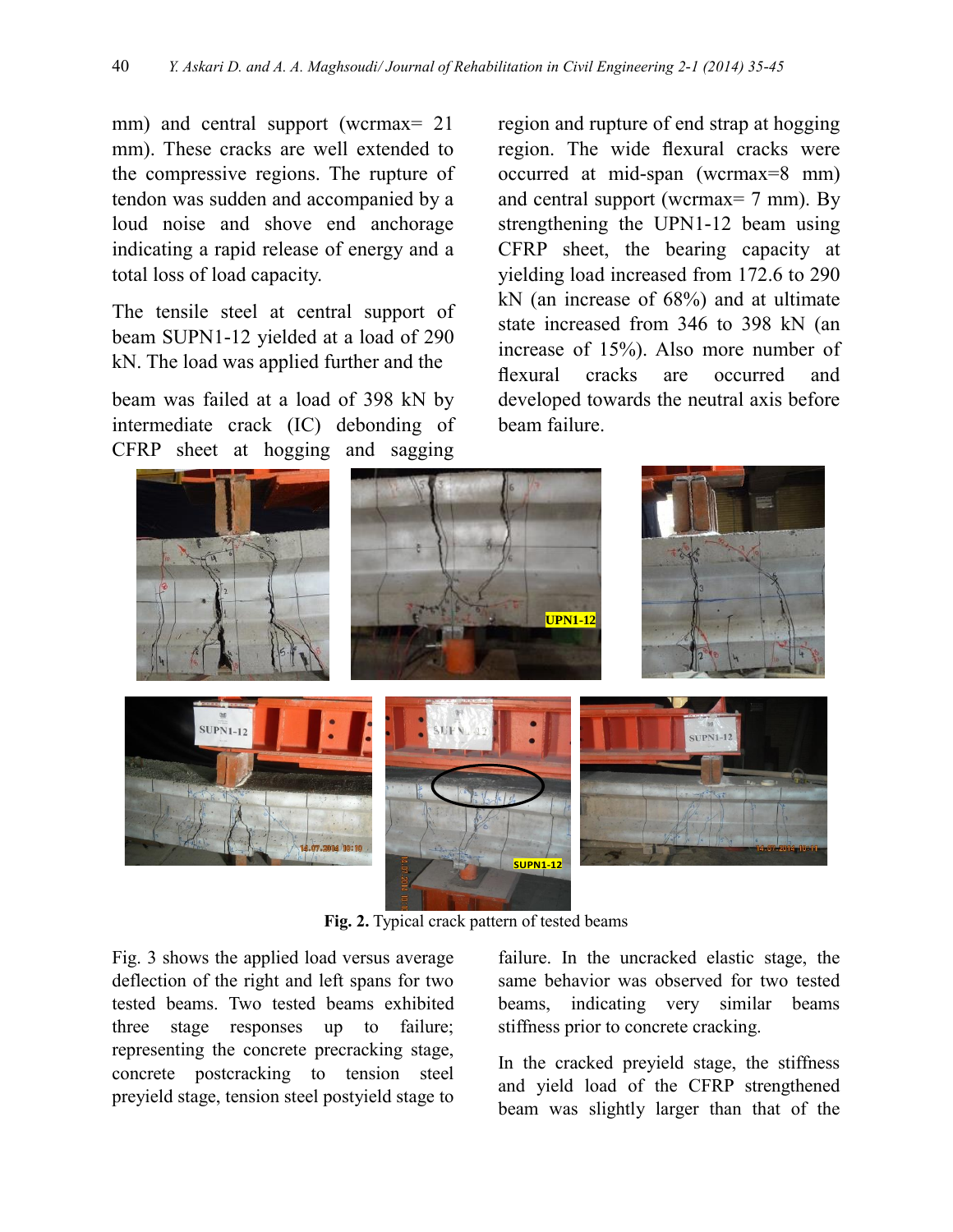control beam and significant decreases in beams stiffness was not observed after yielding the tensile steel at sections of negative and positive moments.

The moment-flexural crack width diagrams of post-tensioned beams are compared and shown in Fig. 4. This Figure shows that crack width is significantly reduced with strengthening of post-tensioned beam.

![](_page_6_Figure_3.jpeg)

**Fig. 3.** Applied load versus average midspan deflection

![](_page_6_Figure_5.jpeg)

**Fig. 4.** Flexural crack widths of strengthened and unstrengthened beams

### **4. Relationship between total P and fps in tested beams**

In order to get a clear understanding of the behavior of strengthened HSC beams (i.e., from jacking force up to failure load), the increase in tendon stress monitoring was performed. The variation of prestressing steel

stress as the load increases shown in Fig. 5. For two tested HSC beams the initial measured stress in tendon (at jacking operation) was 0.73fpu (fup is ultimate strength of prestressing steel) after total stress losses (immediate and time depended losses after two month) the amount of measured stress in UPN1-12 reduced to 0.58fpu. During load test, stress in tendon increased by loading and reached to 0.91fpu at ultimate load (an increase of 58 %). The change in tendon stress during load test for the SUPN1-12 beam was 528 MPa, increasing by 50%. It was noted that increase in tendon stress decreased by strengthening with CFRP sheets.

![](_page_6_Figure_10.jpeg)

**Fig. 5.** Variation of prestressing steel stress with applied load for tested beams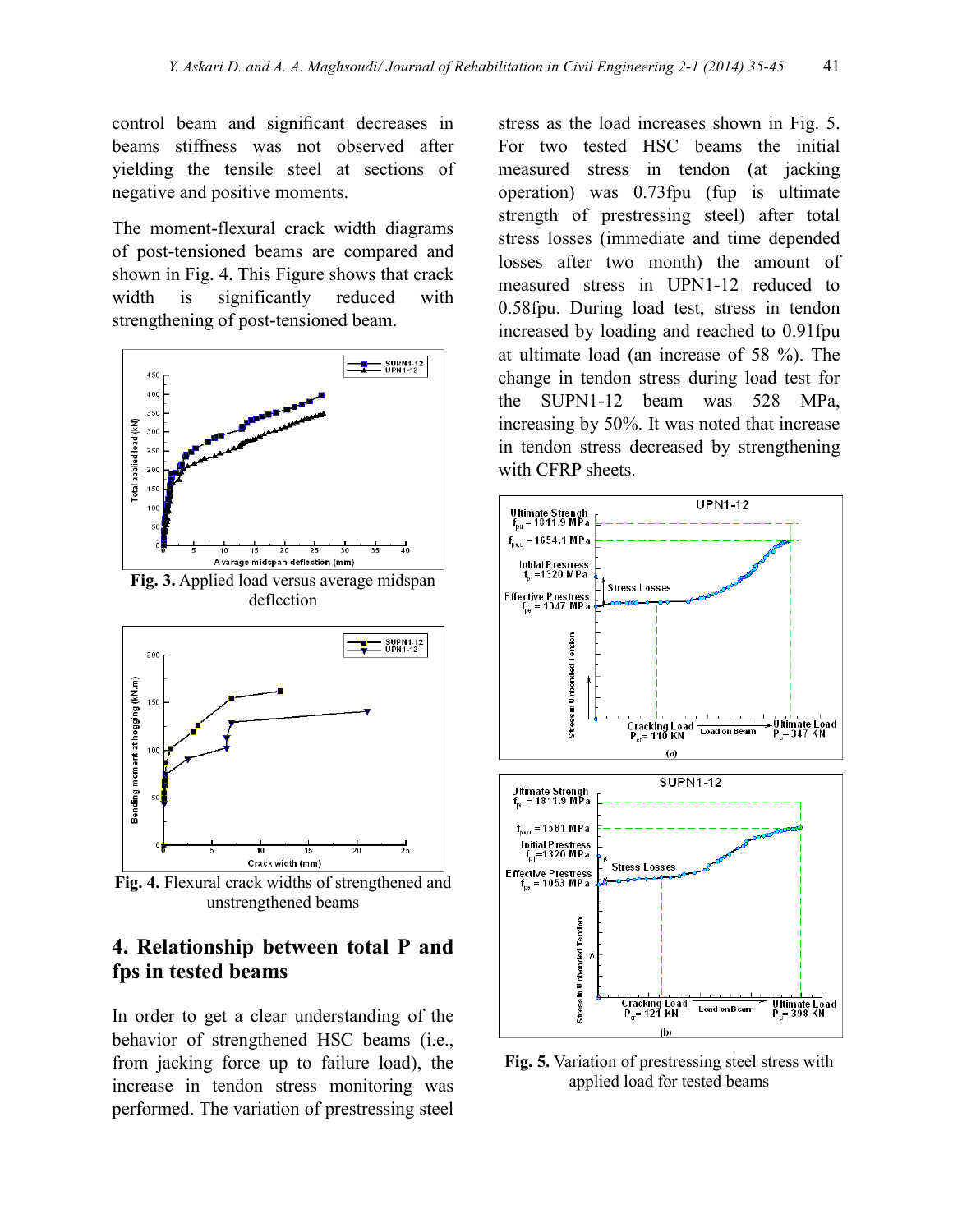## **5. Comparison of predictions and test results**

To have a macroscopically understanding to the precision of equation recommended in relative codes, the results from the analysis of tested beams cast with HSC are compared with ones from the prediction equations given in codes, such as ACI318- 2011, BS8110-97 [15] and AASHTO-2010 [16]. Predicted-to-measured increase in tendon stress at an ultimate state ratio was drawn for all the equations given in codes in Fig. 6. Overestimates appear as a predictedto-measured ratio greater than one and the underestimates as less than one.

#### 5.1. ACI318-2011 equation

ACI-318 recommends the following equation, originally proposed by Mattock et al. [17] and later modified by Mojtahedi and Gamble [18] to account for the influence of

the span-to-depth ratio:  
\nfor 
$$
L/d_p \le 35
$$
:  
\n
$$
f_{ps\mu} = f_{pe} + 70 + \frac{f_c}{100\rho_p} \le f_{py} \text{ or } (f_{pe} + 420) \text{ MPa}
$$
\n(1)

for 
$$
L/d_p > 35
$$
:  
\n
$$
f_{psu} = f_{pe} + 70 + \frac{f_c}{300\rho_p} \le f_{py} \text{ or } (f_{pe} + 200) \text{ MPa}
$$
\n(2)

Where fpe is effective pre-stress in the prestressing steel,  $f_c$  is compressive strength of concrete,  $\rho_n = \frac{P_{ps}}{1.1}$ *p ps A bd*

Ap is area of prestressing tendons, b is width or effective width of the section or flange in the compression zone, dp is depth from concrete extreme fiber to centroid of prestressing steel, fpy is yield strength of prestressing steel and L is length of the span.

Substituting the average test values of the material strength of the test beams into Eq. (2-3) and devide to the experimental results is shown in Fig. 6 , The ACI underestimated ultimate tendon stress of two tested beams. This is due to the fact that Eq.  $(2-3)$  was derived for fully prestressed simply supported beams and considers only the effect of span-depth ratio, compressive strength of concrete and prestressing reinforcement index, but ignores the effect of strengthened, non-prestressed steel and multi-span or loading pattern in continuous beams.

### 5.2. AASHTO-2010

Based on research by MacGregor [19] and MacGregor et al. [20] AASHTO LRFD Bridge Design Specification suggests the

following equations to determine fps,u :  
\n
$$
f_{ps\mu} = f_{pe} + 6300(\frac{d_p - c}{\ell_e}) \le f_{py}
$$
 MPa and  $\ell_e = (\frac{2\ell_i}{2 + N_s})$  (4)

Where c is neutral axis depth at ultimate,  $\ell$ e and  $\ell$  i are the effective tendon length and length of tendon between anchorages, respectively; and Ns is number of support hinges required to form a mechanism crossed by the tendon. Adopting the average value of the tested strength of the material in the tested beams to Eq. (4) and divide to the experimental results is shown in Fig. 6, where two tested beams are under correlation line; thus, Eq. (4) predicts conservative values for two tested beams.

#### 5.3. BS8110-97

Considering the investigations carried out by Pannell [21], and Pannell and Tam [22], BS8110 adopted the following equation to calculate the stress of prestressing tendon at the ultimate state: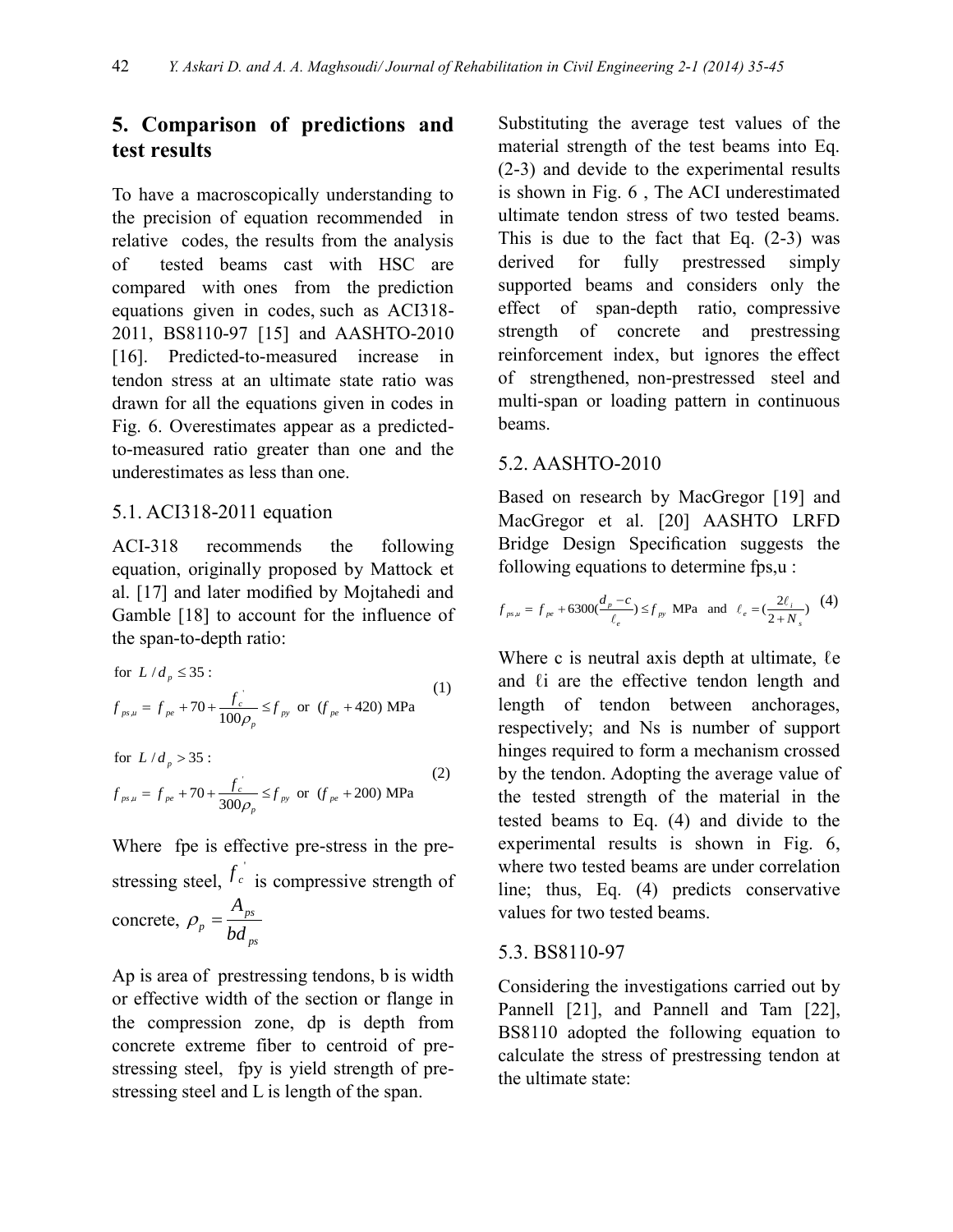$$
f_{ps\mu} = f_{pe} + \frac{7000}{L/d_p} (1 - 1.7 \frac{f_{pu} A_p}{f_{cu} bd_p}) \le 0.7 f_{pu} \text{ MPa} (5)
$$

Where fcu is the strength of concrete taken from cube tests. Similar to the AASHTO code, the BS code predicts conservative values for two tested beams.

![](_page_8_Figure_3.jpeg)

**Fig. 6.** Comparison between experimental and predicted increase in tendon stress of different standards

The ACI method underestimated the ultimate tendon streess for two tested beams by an average of 10%. The AASHTO method resulted in underestimation for two beams by an average of 12.5 %. The BS method understimated the ultimate tendon streess for two tested beams by an average of 27.5 %.

## **6. Comparison of experimental ultimate tendon stress increase of strengthened and non-strengthened beams casted with HSC**

Fig. 7 shows the comparison of experimental monitored increase in tendon stress at an ultimate state ∆fps,u . The experimental (monitored) ultimate tendon stress increase for strengthened beam was lower when compared to non-strengthened beams. As indicated in Fig. 5, the tendon stress in the UPN1-12 beam, increased from 1047 to 1654 MPa (an increase of 58%) while that for SUPN1-12 beam, increased from 1053 to 1581 MPa (an increase of 50%).

![](_page_8_Figure_9.jpeg)

**Fig. 7.** Comparison between experimental and predicted increase in tendon stress of different standards

## **7. Conclution**

The increase in tendons stress (∆fps,u) of indeterminate (continuous) strengthened post-tensioned unbonded I-beams consisting high strength concrete HSC were investigated experimentally by testing and monitoring of two beams of 9m length. The following results are obtained.

The increase in tendon stress at an ultimate state in strengthened beam consisting of HSC is lower (about of 5%) than non-strengthened beam prepared by HSC of almost the same concrete strength.

Stress in tendon at an ultimate state was estimated using the ACI, AASHTO and BS methods. The ACI (about 10%), AASHTO (about 12.5%) and BS (about 27.5%) methods underestimated the ultimate tendon stress in two tested beams.This results means that, ACI, AASHTO and BS methods are non-conservative to estimate ultimate tendon stress in strengthened and non-strengthened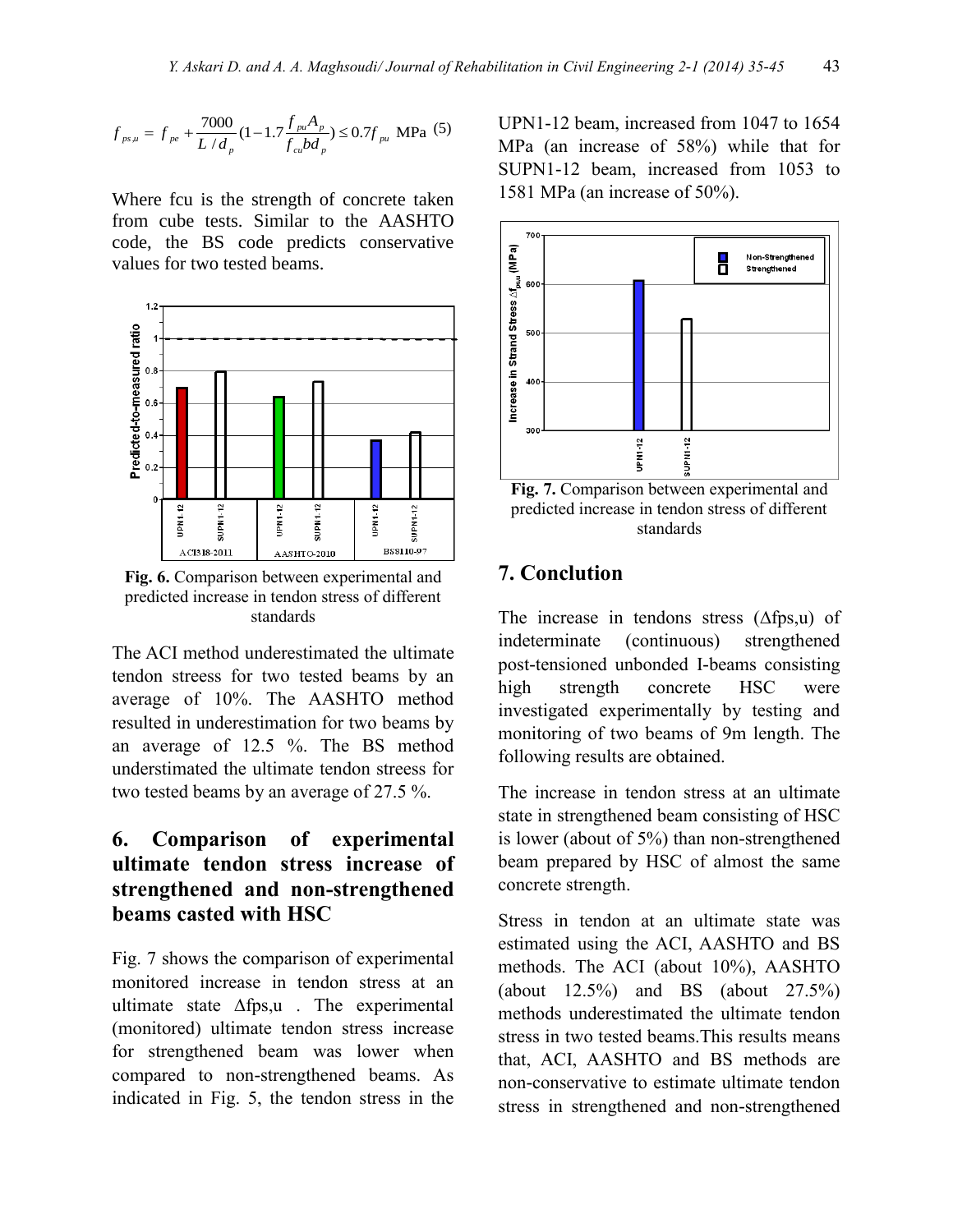unbounded HSC post-tensioned continuous beams.

It is apparent that ACI produces more accurate results than the AASHTO and AASHTO produce more accurate results than the BS.

In the uncracked elastic stage, the same behavior was observed for two strengthened and non-strengthened beams, indicating very similar beams stiffness prior to concrete cracking. In the cracked preyield stage, the stiffness and yield load of the CFRP strengthened post-tensioned beam was slightly larger than that of the control beam and significant decreases in beams stiffness was not observed after yielding the tensile steel at sections of negative and positive moments.

## **Acknowledgments**

The authors are grateful for the financial support of the Prifab Company. Special thanks to Engineer S. Zolghadri, Engineer M. Maghsoudi and Engineer A.R. Dortaj for useful discussions and suggestions.

## **REFERENCES**

- [1] Warwaruk, J., Sozen, M.A., Siess, C.P. (1962), "Strength and Behavior in Flexure of Prestressed Concrete Beams", Engineering Experimental Station, University of Illinois, Urbana, Bullten No. 464.
- [2] Cooke, N.I., Park, R., Yong, P. (1981), ''Flexural Strength of Prestressed Concrete Member with Unbounded Tendons", PCI Journal, Vol. 26, 52-80.
- [3] Elzanaty, A., Nilson, A.H. (1982), ''Flexural Behavior of Unbonded Post-Tensioned Partially Prestressed Concrete Beams", M.Sc. Thesis, Department of Structural Engineering, School of Civil and

Environmental Engineering, Cornell University, Ithaca USA.

- [4] Du, G., Tao, X. (1985), ''Ultimate Stress in Unbounded Tendons of Partially Prestressed Concrete Beams", PCI Journal, Vol. 30, 72-91.
- [5] Chouinard, K.L. (1989), "Tendon Stress at Ultimate in Partially Prestress Concrete Beams", Master's thesis, Department of Civil Engineering, Queen's University, Kingston, Ontario.
- [6] Harajli, M. H., Kanj, M. (1991), ''Ultimate Flexural Strength of Concrete Members Prestressed with Unbounded Tendons", ACI Structural Journal, Proceedings Vol. 88, 663-671.
- [7] Ozkul, O., Nassif, H., Tanchan, P. and Harajli, M. (2008), "Rational approach for predicting stress in beams with unbonded tendons", ACI Structural Journal, Vol. 105, 338–347.
- [8] Naaman, A. E. , Alkhairi, F. M. (1991), "Stress at Ultimate in Unbounded Post-Tensioned Tendons: Part 2—Proposed Methodology", ACI Structural Journal, Vol. 88, 683-692.
- [9] Ament, J. M., Chakrabarti, P. R. and Putcha, C. S. (1991), "Comparative Statistical Study for the Ultimate Stress in Unbonded Post-tensioning", ACI Structural Journal, Vol. 94, 171–180.
- [10] Harajli, M. H. (2006), "On the Stress in Unbonded Tendons at Ultimate: Critical Assessment and Proposed Changes", ACI Structural Journal, Vol. 103, 803–812.
- [11] Manisekar, R. and Senthil, R. (2006), "Stress at Ultimate in Unbonded Post Tensioning Tendons for Simply Supported Beams: A State-of-the-Art Review", Adv. Struct. Eng., Vol. 9, 321–335.
- [12] Dall'Asta, A., Ragni, L. and Zona, A. (2007), "Simplified Method for Failure Analysis of Concrete Beams Prestressed with External Tendons", J. Struct. Eng., Vol. 133, 121–131.
- [13] He, Z., Liu, Z. (2010), "Stresses in External and Internal Unbonded Tendons: Unified Methodology and Design Equations",